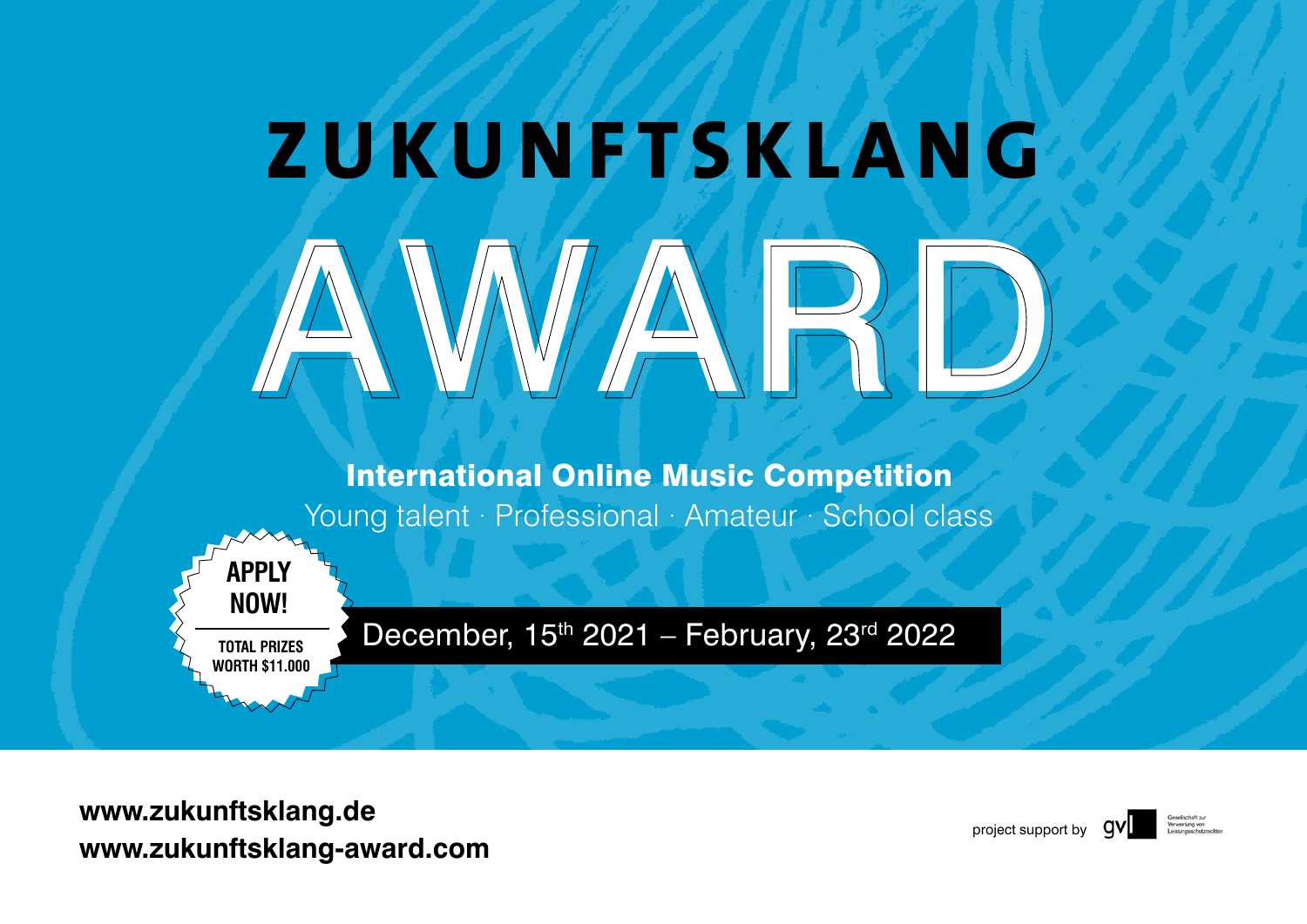# **CREATIVE PARTICIPATION**

# International Online Music Competition

Young talent · Professional · Amateur· School class

The digital cross-disciplinary format is looking for **creative performers, publicists and producers** who create new approaches to the classical music scene. The competition is aimed at instrumentalists, singers, dancers, actors from the junior, professional and amateur sectors, as well as school classes.

In the 2021/2022 season, the award will be held in the category of performers in the categories of piano and chamber music - string quartet.

As a contemporary educational platform, AWARD offers an online workshop unit in advance in the Publicist and Producer category. Beginners and impulse seekers will receive criteria and tips related to the category "Writing about Music" and "Video Clip."

There are no limits to the imagination in video clip production – you design the appropriate storyboard around your freely chosen piece of music. For the IMPULS AWARD, professional impulse generators are nominated in the three categories Performer, Publicist and Producer, who distinguish themselves for their special commitment in the field of education, sustainability or resource protection.

The forward-looking project also takes into account green aspects such as sustainability and resource conservation, e.g. through paperless organization and carbon footprint reduction by eliminating travel time for participants.

The ZUKUNFTSKLANG AWARD is looking forward to creative minds. Have fun!

# **Total prizes worth € 10,000**

All participants receive a diploma Teachers, lecturers and professors will receive a certificate.

Get one of the creative prizes!

# **Selected winners will receive**

- · cash prizes
- · a video interview, presented on social media channels
- · a concert opportunity (live / online) at the next ZUKUNFTSKLANG festival

GREEN WRITING **GREEN** SHOOTING

- · 60 min of free lessons (live / online) at the next ZUKUNFTSKLANG master class
- · exclusive video shooting in the professional ERNA recording studio with highest image and sound quality www.ernani.eu
- · annual licenses ERNA-the app from www.ernani.eu
- · vouchers for professional website (design, programming) from www.dreher-media.de
- · Henle Urtext sheet music vouchers, Henle-Library-App Credit points, Goodie bags from www.henle.de · www.henle-library.com
- · Goodie bags (for pianists) from www.eu.steinway.com
- · 20 € vouchers (for string players) from www.paganino.de

# **Jury evaluation**

| Instrumental solo<br>Chamber music                                                                     | \$68<br>\$68 |
|--------------------------------------------------------------------------------------------------------|--------------|
|                                                                                                        |              |
|                                                                                                        |              |
| writing about music / video clip                                                                       | \$68         |
| Registration in more than<br>one category possible<br>Registration fee per each<br>additional category | \$28         |
|                                                                                                        |              |

**Registration fees**

# **Payment**

Festival account: IBAN: DE52 6005 0101 7006 0002 72, BIC: SOLADEST600 PayPal:<https://www.paypal.com/paypalme/zukunftsklangstr>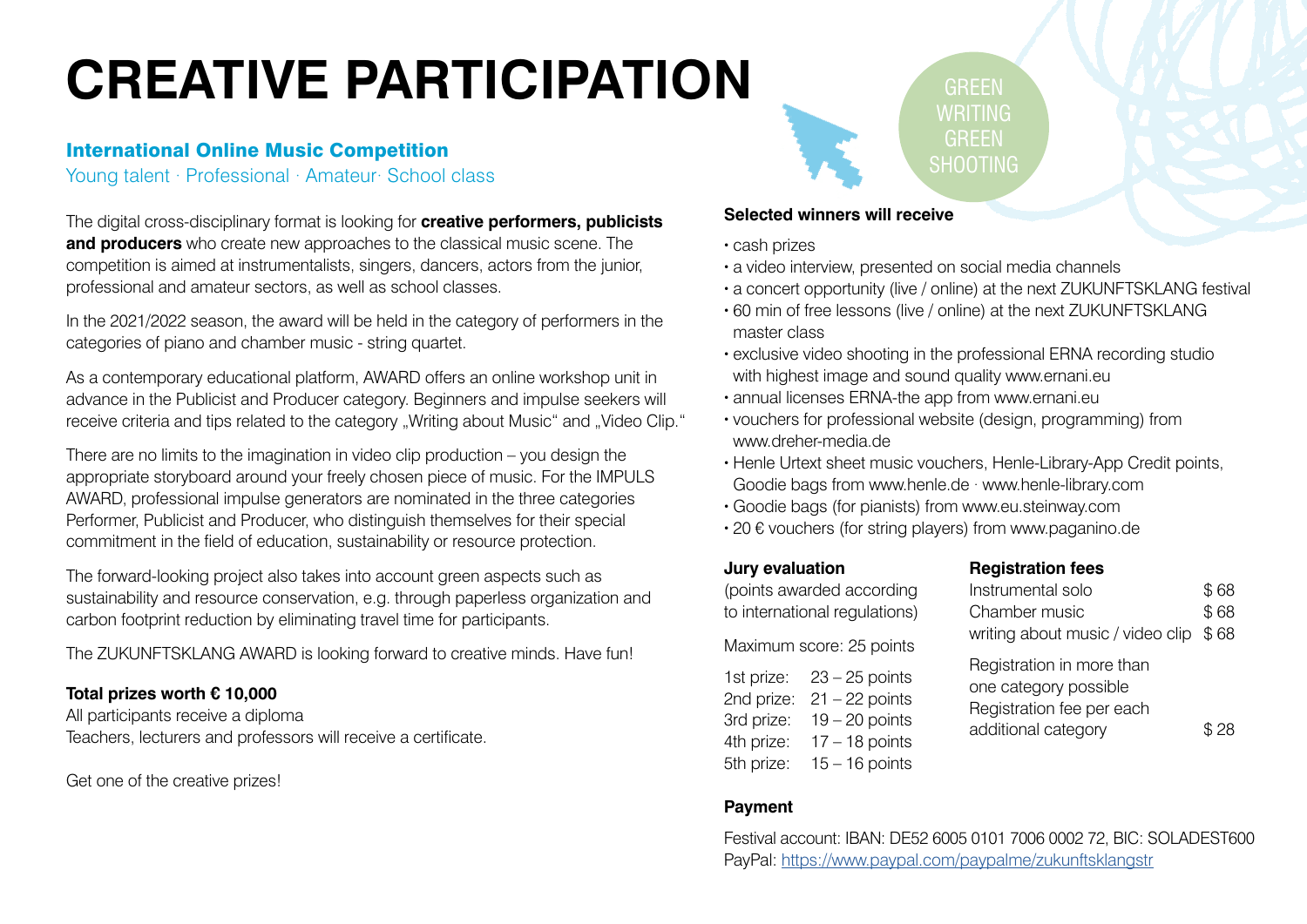# **JURY**





#### **Tian Jiang**

Steinway Artist, international concert pianist, composer, recording artist, founder Tian Music Production, ..Distinguished Alumni Achievement Award" San Francisco Conservatory of Music for outstanding cultural exchange engagement [www.tianmusic.com](http://www.tianmusic.com)



© Cornelius Tometten

© Nicu Cherciu

© Heidi Fößel Tobias

# **Eugenia Ottaviano**

Alinde Quartet, multiple award winning quartet, recording artist, complete recording of Schubert's string quartets. academy director [www.bieler-akademie.de](http://www.bieler-akademie.de) [www.alindequartett.com](http://www.alindequartett.com)



#### **Carlin Danner**

Pianist, lecturer Leopold Mozart Center of the University of Augsburg, recording artist, artistic director of the Schlosskonzerte Blutenburg [www.carolin-danner.de](http://www.carolin-danner.de)

#### **Tonion / Tim**



Cellist, composer, music producer (classical, jazz, hip-hop), co-founder record label ThePlantHotel, influencer (7 million streams on Spotify and Apple Music, over 800,000 monthly

[@tonionmusic](https://www.instagram.com/tonionmusic/)

# © Kirsten Bohlig

#### **Sontraud Speidel**

Steinway Artist, pianist, Professor University of Music Karlsruhe, Opus Klassik Award, recording artist, artistic director: "Musikforum Hohenwettersbach", "Klassik im Schloss" of the Kulturfonds Baden e.V., "PIANO-PODIUM Karlsruhe e. V." [www.sontraud-speidel.de](http://www.sontraud-speidel.de)

# **Aloisia Dauer** violinist, BR-Klassik award teacher", founder of the educational platform [www.yourmusicmind.com](http://www.yourmusicmind.com)

# Solo / orchestra and ensemble "Bavaria's most popular music

© Co Merz

© Nikolaj-Lund

#### **Moritz Winkelmann**



Beethoven Competition Bonn, Recording Artist, professor at University of Music and Performing Arts Mannheim, dozent at HMDK Stuttgart and Konservatorium Bern, artistic director "Klassik im Klösterle" [www.moritzwinkelmann.com](http://www.moritzwinkelmann.com)

#### Prize winner at international Telekom

© Anna Sutyagina

© Tim Binder

#### **Anna Sutyagina**

Pianist, videoclip performing, recording music criticism www.movingclassics.tv <www.anna-sutyagina.com> <www.fiverr.com>

# © Steinway Retail Deutschland GmbH

# **Sven Fröhlich**



Steinway Retail Deutschland GmbH, Manager Steinway & Sons Stuttgart [www.eu.steinway.com](https://eu.steinway.com/de/)

# © Christian Schega

# **Christian Schega**

Filmmaker, producer, event technician, lecturer Filmakademie Baden-Württemberg <www.christianschega.de> [www.calimedia.de](http://www.calimedia.de)

#### **Martin Funda**



Armida Quartet, Multiple prizewinning quartet, recording artist, complete Recording of Mozart's string quartets, curator Henle Library App. Professor HMDK Stuttgart <www.martin-funda.com> <www.armidaquartett.com>

# © Nicole Köster



Editor, television and radio presenter, lecturer at SWR, HMDK Stuttgart, Hochschule der Medien



**Aris Quartett**

Multiple award winning quartet, Jürgen Ponto Foundation, Borletti-Buitoni Trust Award, recording artist [www.arisquartett.de](http://www.arisquartett.de)

#### **Nikolaus Halfmann** Managing director creative ERNANI GmbH, saxophonist,

composer, pedagogue [www.nikolaushalfmann.de](http://www.nikolaushalfmann.de) [www.ernani.eu](http://www.ernani.eu)



#### **Dr. Ulla Zierau**  Editor, presenter, author for SWR2 ..Musikstunde".

SWR2 "Treffpunkt Klassik", SWR2 ..am Morgen". among others



#### **Ingmar Lazar**

Steinway Artist, Pianist, recording artist, artistic director: of ..Festival du Bruit qui Pense", "Piano Festival Escapades" <www.ingmarlazar.com>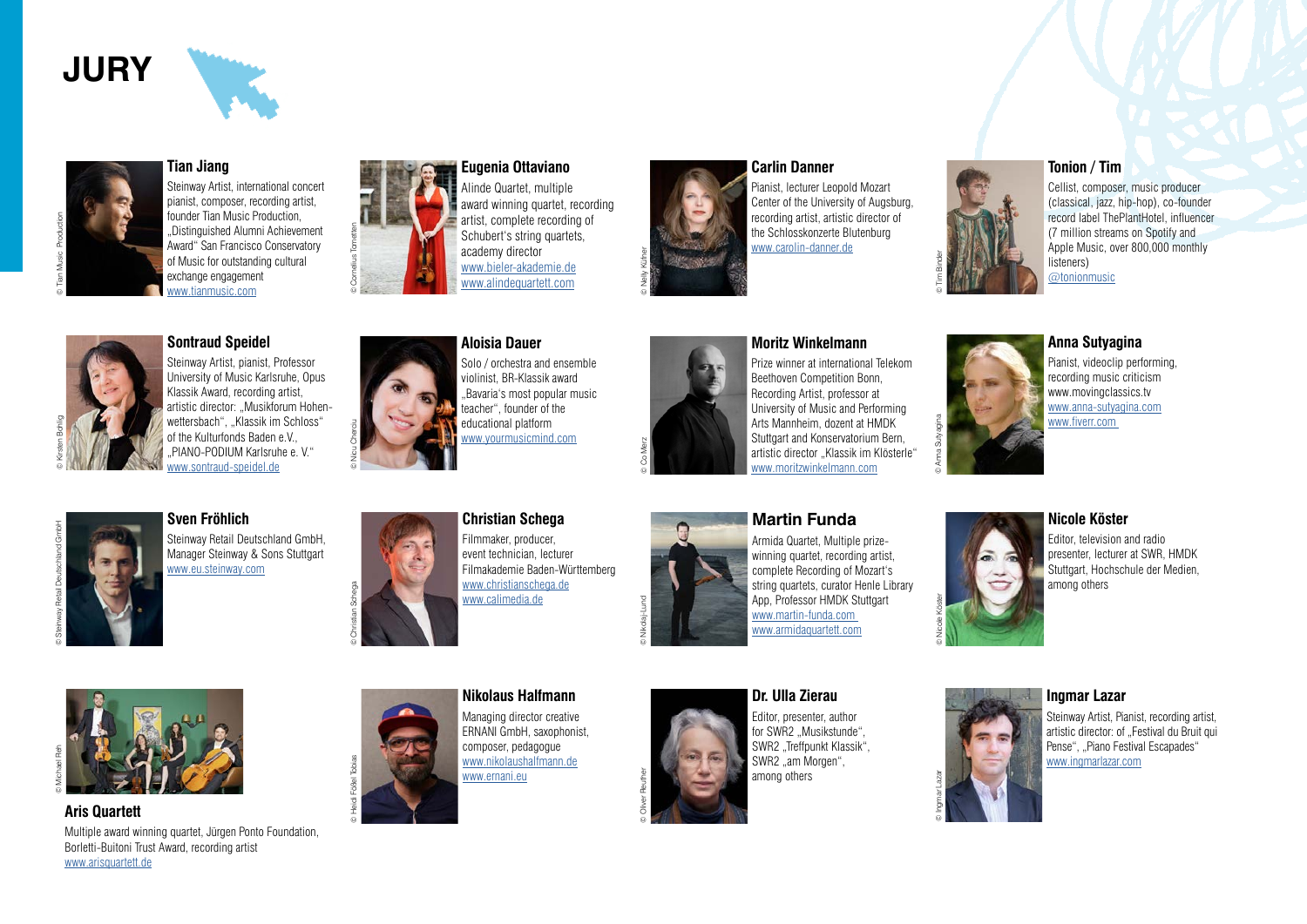# **CREATIVE PARTICIPATION INSTRUMENTAL**

### **Procedure**

1. Registration form (www.zukunftsklang.de)

- 2. Program selection (see FAQs)
- 3. Create video recording (see FAQs) Unedited video recording: creation not older than 3 months before date of submission
- 4. Send video and application form

# **Young Talent**

Program– free choice

1 – 2 works from the eras: Baroque, Classical, Romantic, Impressionism, Modern to 1950

up to 10 years – maximum 8 minutes up to 15 years – maximum 10 minutes up to 17 years – maximum 15 minutes

# **Professional**

Program – free choice 2 works from the epochs: Baroque, Classicism, Romanticism, Impressionism, Modernism until 1950

#### **Amateur**

Program – free choice 1 – 2 works from the epochs: Baroque, Classical, Romantic, Impressionism, Modern until 1950

from 18 years – maximum 20 minutes

# **Goal**

study of classical music Performance training

# **Evaluation criteria** (see FAQs)

- Creativity, courage, individuality, expression, artistic personality, virtuosity, stylistic confidence, musical composition, technical ability
- Submitted music videos: Conversion by organizer into audio, jury receives audio without name (equality)
- Pupils, students of jury members are not allowed to participate

### **Participation 2021/2022**

Instrumental – piano (two-handed)

Chamber music – string quartet

no age limit – maximum 20 minutes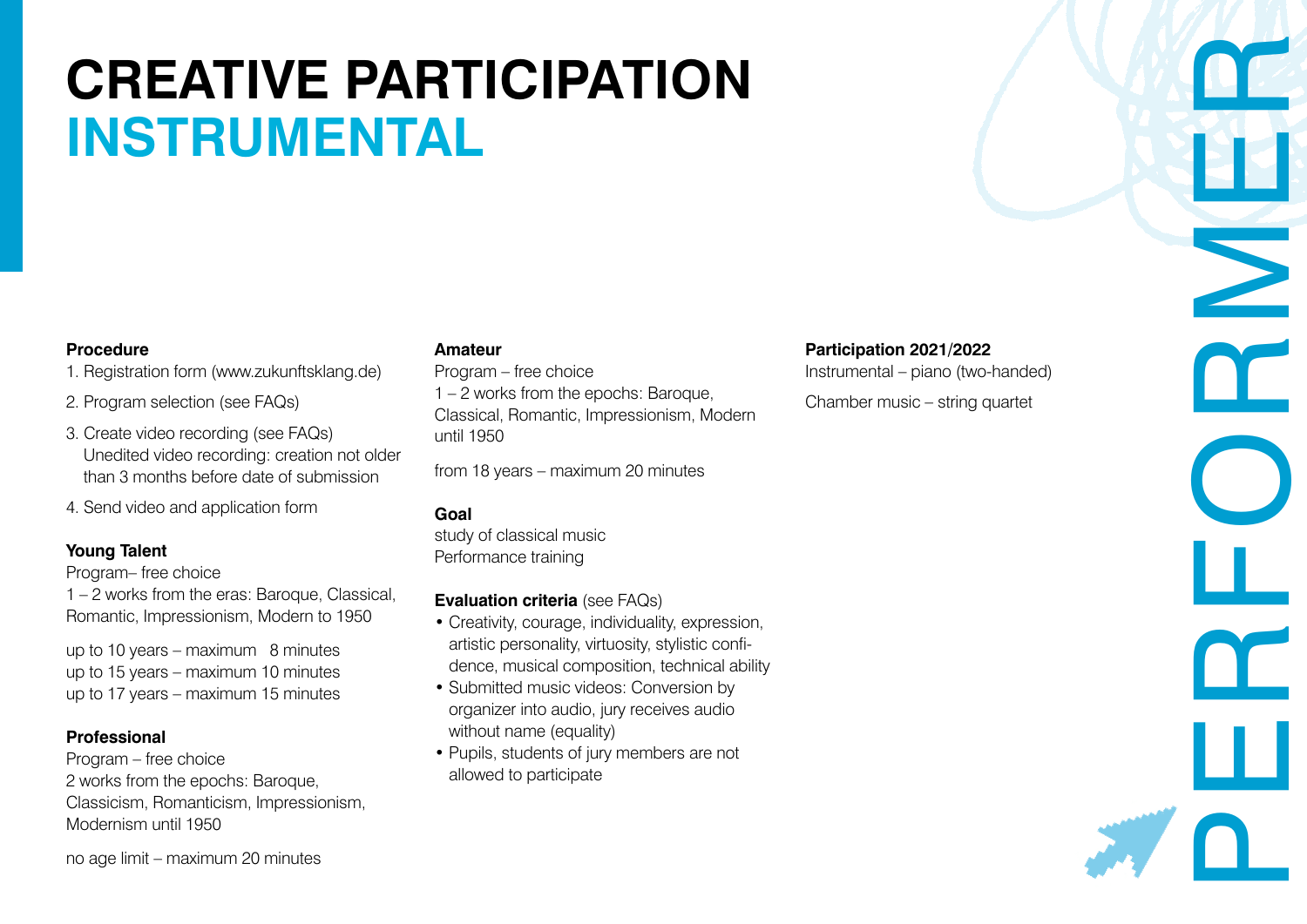# **CREATIVE PARTICIPATION WRITING ABOUT MUSIC**

## **Procedure**

- 1. Registration form [\(www.zukunftsklang.de\)](www.zukunftsklang.de)
- 2. Crash course "music journalism" Online Workshop / Script *What does a good music criticism contain?* From technical craft to own argumentation
- 3. Selection of a classical music piece from the epochs: Baroque, Classical, Romantic, Impressionism, Modern until 1950 based on a YouTube video (max. 5 min)

# $>>$ SWR $2$

### Infos

Quelle: SWR2-Musikstunde vom 5.9.2021 (13.11.2021) https://www.swr.de/swr2/musik-klassik/diegeschichte-des-musikjournalismus-1-5-swr2 musikstunde-2021-10-04-100.html

- 4. Write a music critique (max. 7.000 signs with spaces)
	- Indication of the source link
	- Mention of the performer
	- Mention of the composer, title of the piece
	- Period of origin of the piece
- Statement of the composer
- Special features of the composer/the piece
- Effect of the piece (expression of mood)
- Design of the performer
- Own argumentation
- 5. Submit music critique and entry form as well as declaration of consent (team) (see FAQs)

# **Goal**

Examination of classical music Formation of language and opinion

# **Evaluation criteria** (see FAQs)

- Creativity, courage, stylistic confidence
- Fairplay: moral violation, bullying, insult, racism will be disqualified
- Pupils, students of jury members are not allowed to participate

# **Participation 2021/2022**

All people interested in music journalism Young talent · Professional · Amateur

School class (as part of music / German lesssons / language lessons)

# \*> get as a team (free number of participants) a prize for your class treasury!

PUBLIC<br>PUBLICIST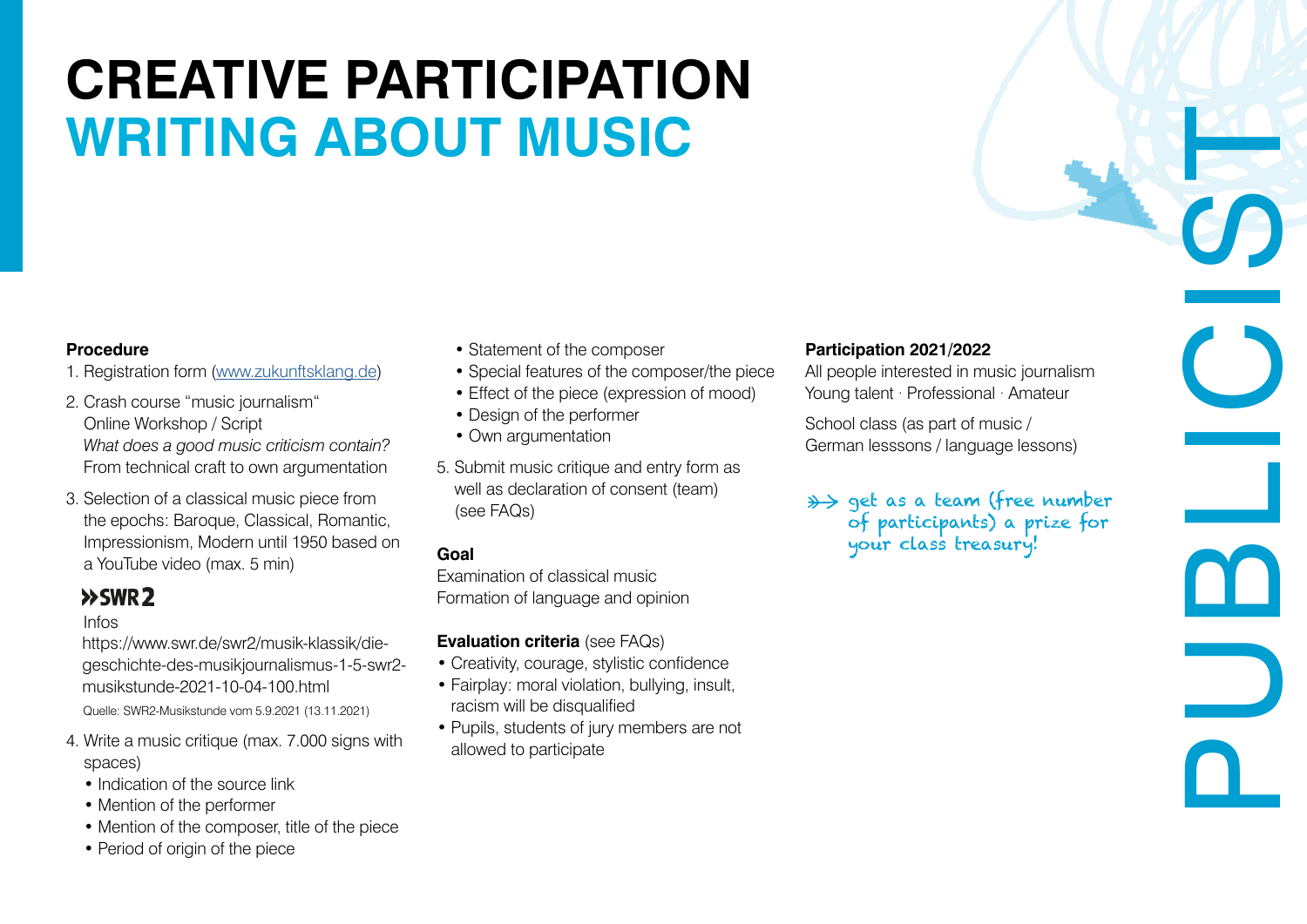# **CREATIVE PARTICIPATION VIDEO CLIP**

## **Procedure:**

- 1. Registration form [\(www.zukunftsklang.de\)](www.zukunftsklang.de)
- 2. Crash course ..Music video clip" Online Workshop / Script *How to create a music video clip on your cell phone, tablet / iPad with simple means* – from storyboard (create action scene) to recording technique and editing



### Info

 Source: Vodafone Foundation Germany gGmbH (13.11.2021) https://klickwinkel.de/tutorials/filme-mithandy-und-tablet-produzieren/

- 3. Selection of a piece of classical music from the epochs: Baroque, Classical, Romantic, Impressionism , Modern up to 1950 or Jazzed-up Classical (homage / transcription of a Classical work into Jazz music) (max. 5 min)
- 4. Create storyboard
	- Concept of how sounds and moods can be captured in images
- Statement of the composer
- Effect of the piece (expression of mood) Storyboard – representation as (free choice)
- a) Music mediation explanatory video (moderation)
- b) cartoon video
- c) video photo collage
- d) acting and / or dance scene
- e) light / image animation
- f) TikTok clip
- Integration of music
- a) whole piece
- b) excerpts
- c) Own performer: as instrumentalist solo / chamber music / ensemble / singer / choir
- d) External performer: music based on a youtube Video
- 5. Create video recording (see FAQs)
- 6. Submit video clip and the project description as well as entry form and declaration of consent (team and performer) (see FAQs)

# **Goal**

Visualization of classical music Create audiovisual experiences capture sounds and moods in images Support new listening experiences

# **Evaluation criteria:** (see FAQs)

• Creativity, courage, storytelling, design, technical implementation.

**PRODUCER**<br>PRODUCER

- Fair play: moral violation, bullying, insult, racism will be disqualified.
- Pupils, students of jury members are not allowed to participate

# **Participation 2021/2022**

Own performer: as instrumentalist solo / chamber music / ensemble / singer / choir Young talent · Professional · Amateur Foreign performer: music based on youtube video / for school classes (in the context of art / music /IT media lessons)

 $\gg$  get as a team (free number of participants) a prize for your class treasury!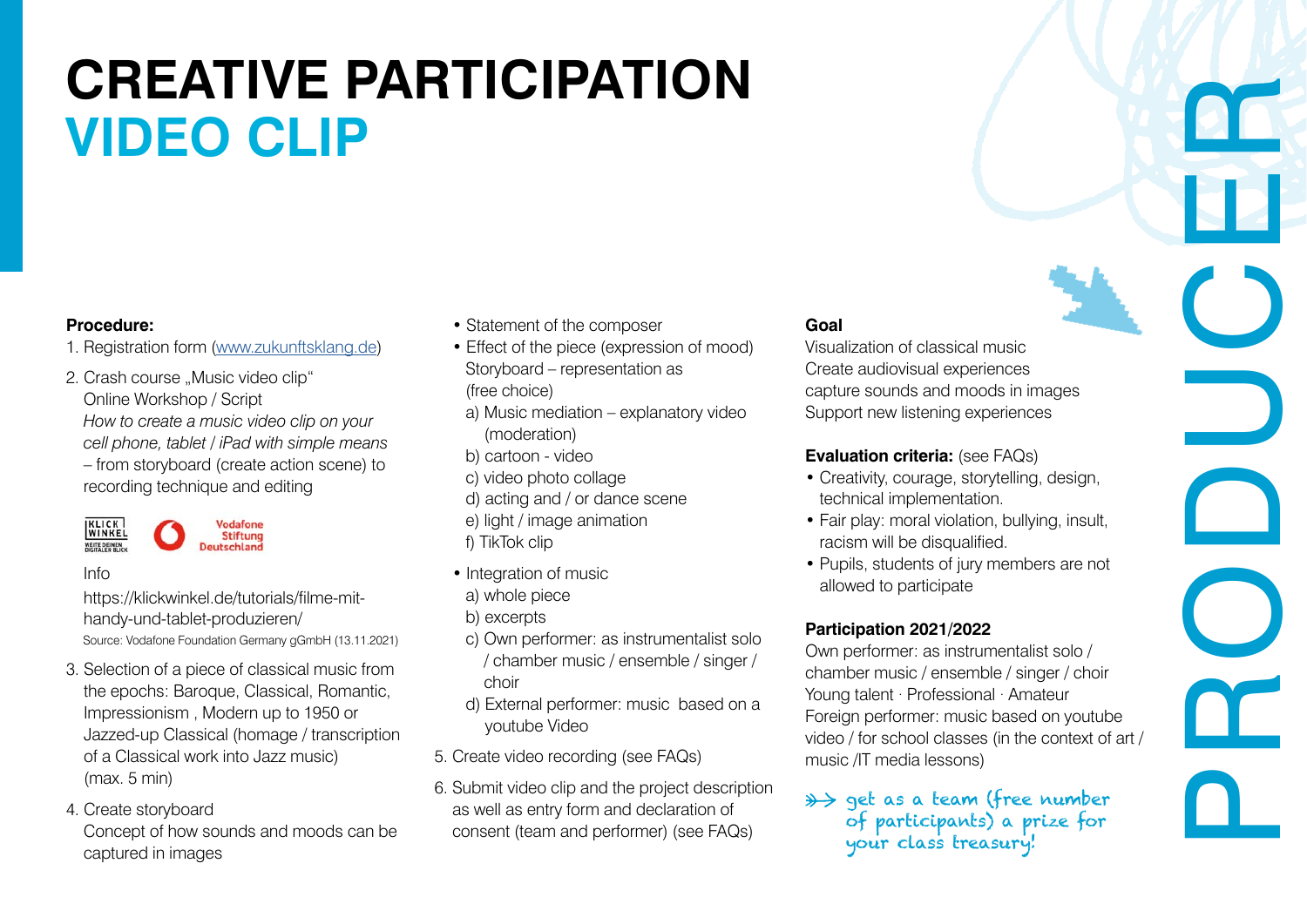# **REGISTRATION FORM PERFORMER 2021/2022**



### International Online Competition **December, 15th 2021 - February, 23rd 2022**

Please send to [info@zukunftsklang.de](mailto:info%40zukunftsklang.de?subject=Anmeldung%20Performer) or apply online under<www.zukunftsklang-award.com>

| surname, first name                                                                                    | Instrumental                                                                                                                                   |  |
|--------------------------------------------------------------------------------------------------------|------------------------------------------------------------------------------------------------------------------------------------------------|--|
|                                                                                                        | Professional<br>Young Talent<br>Amateur                                                                                                        |  |
| street, number                                                                                         |                                                                                                                                                |  |
|                                                                                                        | Keyboard Instrument Piano (2-handed)                                                                                                           |  |
| city<br>area code                                                                                      | <b>Chamber Music String Quartet</b>                                                                                                            |  |
| email                                                                                                  |                                                                                                                                                |  |
| phone · mobile                                                                                         | Instrument: I play since                                                                                                                       |  |
| birth date · nationality                                                                               | Music Education (Teacher, Music school, University)                                                                                            |  |
| female<br>diverse<br>male                                                                              | Competition program (works: composer, title, op., duration) and YouTube link                                                                   |  |
| English<br>German<br>language                                                                          |                                                                                                                                                |  |
| I became aware of the Online Musikwettbewerb through                                                   |                                                                                                                                                |  |
|                                                                                                        |                                                                                                                                                |  |
| requests, questions, comments                                                                          | I have read the FAQ . privacy policy. With the application<br>Photo birth certificate or passport<br>I accept the conditions of participation. |  |
| I have transferred the course fee                                                                      | Place, date, signature (for participants under 18 years of age, signature of a legal guardian)                                                 |  |
| via account<br>IBAN: DE52 6005 0101 7006 0002 72<br>via PayPal.me/zukunftsklangstr<br>BIC: SOLADEST600 |                                                                                                                                                |  |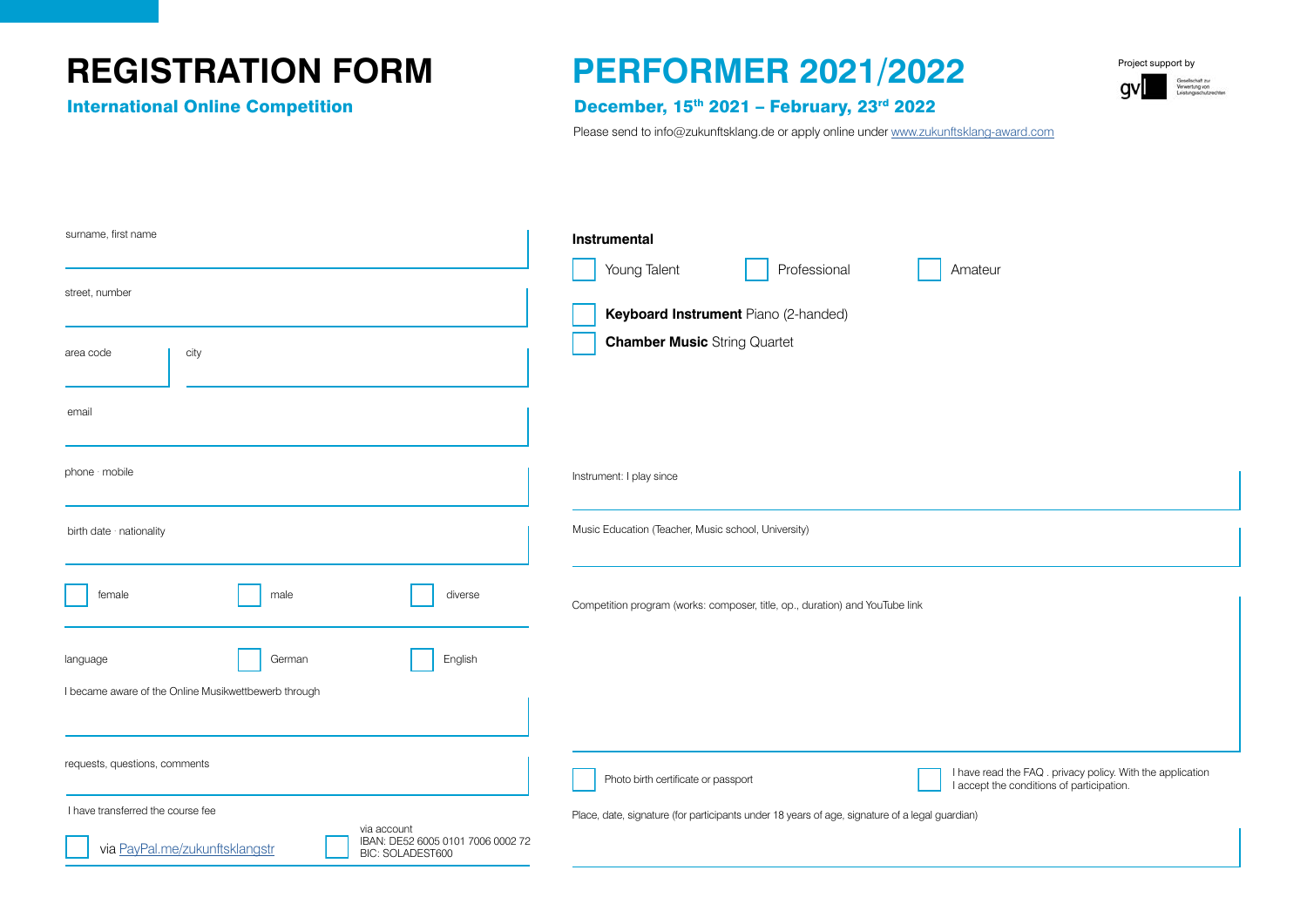# **REGISTRATION FORM PUBLICIST 2021/2022**

School class: 1 registration form for each team participant School class + Teacher



### International Online Competition December, 15<sup>th</sup> 2021 – February, 23<sup>rd</sup> 2022

Please send to [info@zukunftsklang.de](mailto:info%40zukunftsklang.de?subject=Anmeldung%20Performer) or apply online under<www.zukunftsklang-award.com>

| surname, first name                                                                                                                         | <b>Writing about music</b><br>All music journalism interested                                                                                                                                                                                                    |
|---------------------------------------------------------------------------------------------------------------------------------------------|------------------------------------------------------------------------------------------------------------------------------------------------------------------------------------------------------------------------------------------------------------------|
| street, number                                                                                                                              | Young Talent<br>School class<br>Professional<br>Amateur                                                                                                                                                                                                          |
| city<br>area code                                                                                                                           |                                                                                                                                                                                                                                                                  |
| email                                                                                                                                       | Music review (max. 7.000 signs with spaces):<br>(Composer, work, performer / project implementation process, green writing) - submit the created music critique<br>Word document no later than the application deadline on 23.02.2022                            |
| phone mobile                                                                                                                                |                                                                                                                                                                                                                                                                  |
| birth date · nationality                                                                                                                    |                                                                                                                                                                                                                                                                  |
| female<br>diverse<br>male                                                                                                                   |                                                                                                                                                                                                                                                                  |
| English<br>German<br>language<br>I became aware of the Online Musikwettbewerb through                                                       | Selected piece of music (work: composer, title, op., performer, duration) and YouTube link                                                                                                                                                                       |
| requests, questions, comments                                                                                                               | Consent form team (on extra Word document)<br>I have read the FAQ . privacy policy.<br>Photo birth certificate<br>With the application I accept the conditions<br>or passport<br>for participants under 18 years of age (legal<br>of participation.<br>guardian) |
| I have transferred the course fee<br>via account<br>IBAN: DE52 6005 0101 7006 0002 72<br>via PayPal.me/zukunftsklangstr<br>BIC: SOLADEST600 | Place, date, signature (for participants under 18 years of age, signature of a legal guardian)                                                                                                                                                                   |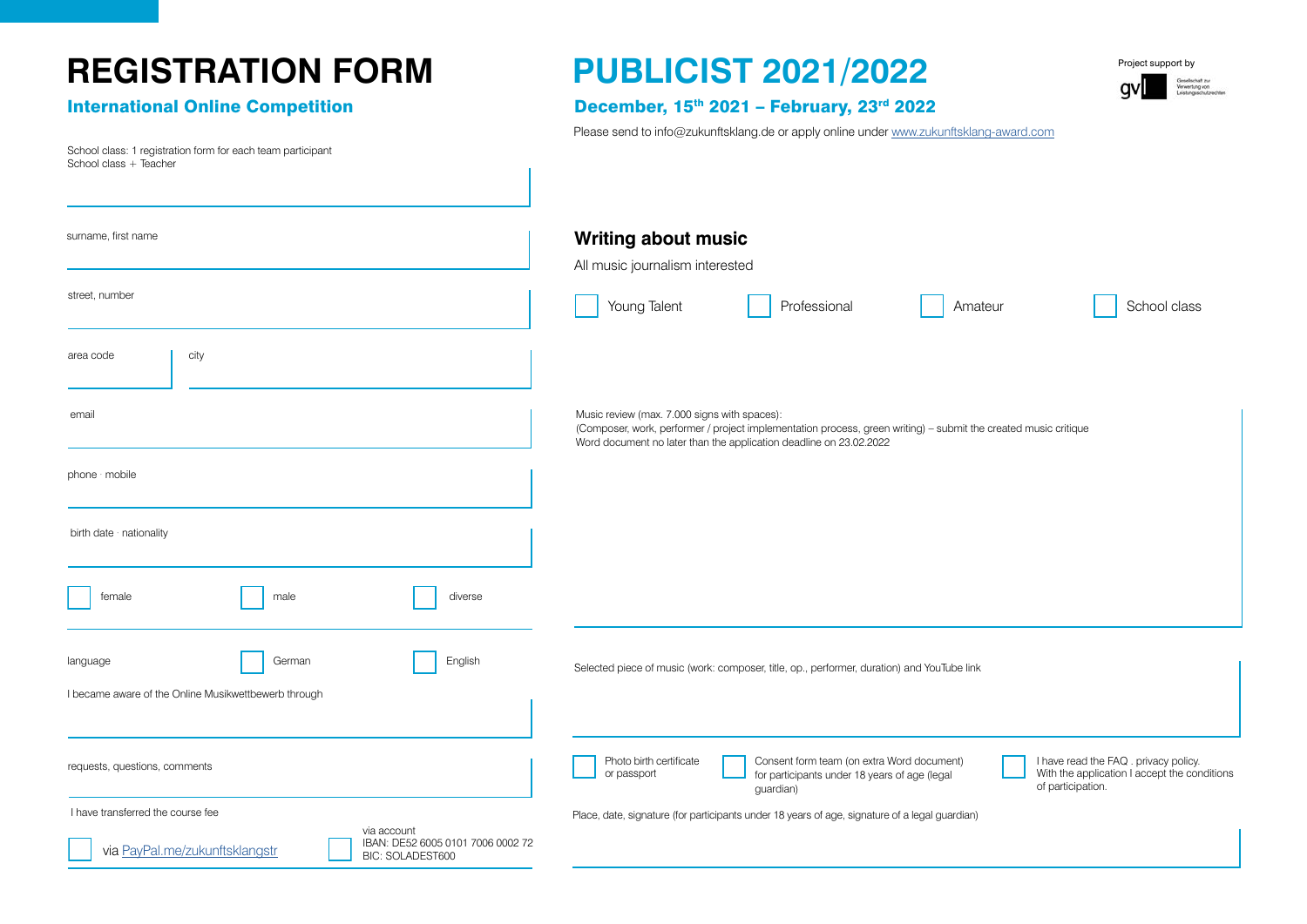# **REGISTRATION FORM PRODUCER 2021/2022**

# **International Online Competition**

School class: 1 registration form for each team participant School class + Teacher

Project support by a١

|  | December, 15th 2021 - February, 23rd 2022 |
|--|-------------------------------------------|
|--|-------------------------------------------|

Please send to [info@zukunftsklang.de](mailto:info%40zukunftsklang.de?subject=Anmeldung%20Performer) or apply online under<www.zukunftsklang-award.com>

| surname, first name                                                                                    | <b>Videoclip</b><br>Own performer                                                                                   | Young Talent                                                                                                                                                                                                   | Professional                   | Amateur                                                                               |
|--------------------------------------------------------------------------------------------------------|---------------------------------------------------------------------------------------------------------------------|----------------------------------------------------------------------------------------------------------------------------------------------------------------------------------------------------------------|--------------------------------|---------------------------------------------------------------------------------------|
| street, number                                                                                         | Foreign performer                                                                                                   | School class                                                                                                                                                                                                   |                                |                                                                                       |
| city<br>area code                                                                                      | Storyboard<br>representation                                                                                        | Music mediation -<br>explanatory video<br>(moderation)                                                                                                                                                         | Video photo collage            | Light/image animation                                                                 |
| email                                                                                                  |                                                                                                                     | Cartoon - video                                                                                                                                                                                                | Acting and / or<br>dance scene | <b>TikTok clip</b>                                                                    |
| phone · mobile                                                                                         | Project description (max. 2.000 signs with spaces):                                                                 | Short storyboard and producing description (statement, character representation, implementation, green shooting) - submit in the<br>created video clip at the latest by the application deadline on 23.02.2022 |                                |                                                                                       |
| birth date · nationality                                                                               |                                                                                                                     |                                                                                                                                                                                                                |                                |                                                                                       |
| female<br>male<br>diverse                                                                              |                                                                                                                     |                                                                                                                                                                                                                |                                |                                                                                       |
| English<br>German<br>language<br>became aware of the Online Musikwettbewerb through                    | Selected piece of music (work: composer, title, op., duration)<br>Own performer (name, first name) and YouTube link | Foreign performer (name, first name of YouTube-Interpreter and YouTube-Link) and Videoclip YouTube-Link                                                                                                        |                                |                                                                                       |
| requests, questions, comments                                                                          | Photo birth certificate<br>or passport                                                                              | Consent form team and performer (on extra<br>Word document) for participants under 18 years<br>of age (legal guardian)                                                                                         | of participation.              | I have read the FAQ . privacy policy.<br>With the application I accept the conditions |
| I have transferred the course fee                                                                      |                                                                                                                     | Place, date, signature (for participants under 18 years of age, signature of a legal guardian)                                                                                                                 |                                |                                                                                       |
| via account<br>IBAN: DE52 6005 0101 7006 0002 72<br>via PayPal.me/zukunftsklangstr<br>BIC: SOLADEST600 |                                                                                                                     |                                                                                                                                                                                                                |                                |                                                                                       |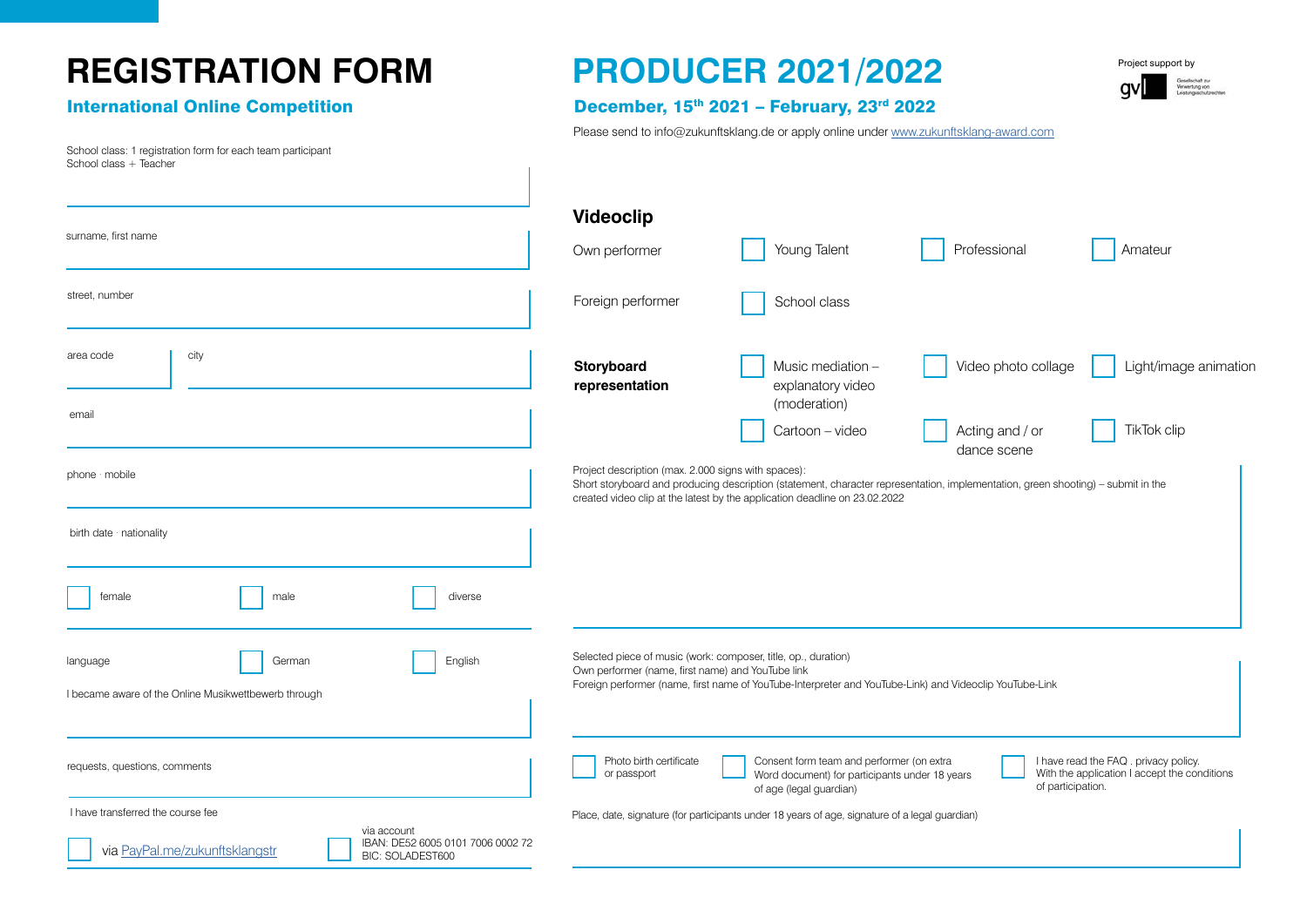# *FAQs – PRIVACY POLICY*

#### **Preliminary remark**

For reasons of better readability, gender formulations are largely omitted.

#### **Who can actively participate?** ZUKUNFTSKLANG AWARD

PERFORMER

- Instrumentalists from the groups young talent · professional · amateur PU**BLICIST**
- all people interested in music journalism from the groups young talent professional · amateur
- School classes (as part of music / German lesssons / language lessons)

#### PRODUCER

- Own performer: as instrumentalist solo / chamber music / ensemble / singer / choir from the groups young talent · professional · amateur - External performer: with YouTube link for school classes (as part of art/ music/ IT media lessons)

Young talent Professional up to 10 years without age limit up to 15 years up to 17 years Amateur from 18 years

#### ZUKUNFTSKLANG IMPULS AWARD

PERFORMER, PUBLICIST, PRODUCER with nomination. No self-application possible. Nominations are open to professional impulse providers with a commitment to education, sustainability or resource protection.

#### **How and until when can I register?**

Application form at www.zukunftsklang.de from 15.12.2021 to 23.02.2022 to info@zukunftsklang.de or apply online under www.zukunftsklang-award.com

- PERFORMER Instrumentalist at the same time: - Photo birth certificate or passport - application fee - created video YouTube link PUBLICIST – writing about music contemporaneous: - Photo birth certificate or passport (not for school classes) - application fee - Declaration of consent team (on extra Word document) for participants under 18 years of age (legal guardian)
- send in the created music critique Word document at the latest by the application deadline on 23.02.2022

PRODUCER – Video clip

- at the same time: - Photo birth certificate or passport (not for school classes)
- application fee - Declaration of consent team and performer (on extra Word document) for
- participants under 18 years of age (legal guardian) - send the created video clip link and the project description (on extra Word document) at the latest by the application deadline on 23.02.2022

#### **With which program can I register?**

PERFORMER – Instrumentalist 2021/2022 I Piano (two-handed) II Chamber music – string quartet

Young talents Program – free choice 1 – 2 works from the epochs: Baroque, Classicism, Romanticism, impressionism, modernism till 1950

up to 10 years – maximum 8 minutes up to 15 years – maximum 10 minutes up to 18 years – maximum 15 minutes

#### Professional

Program – free choice 2 works from 2 epochs: Baroque, Classical,Romanticism, Impressionism, modernism until 1950

no age limit – maximum 20 minutes

#### Amateur Program – free choice

1 – 2 works from the epochs: Baroque, Classical, Romanticism, Impressionism, Modernism until 1950

from 19 years – maximum 20 minutes

#### PUBLICIST – Writing about music Program – free choice 1 piece of classical music from the epochs: Baroque, Classical, Romanticism, Impressionism, Modernism until 1950 based on a YouTube video – maximum 5 minutes prepared music review – maximum 7.000 signs (with spaces)

without age limit

PRODUZENT – video clip

Program – free choice 1 classical music piece from the epochs: Baroque, Classical, Romantic, Impressionism, Modernism until 1950 or jazzed classical music (homage / transcription of a classical work into jazz music) into jazz music)

- a) Own performer: as instrumentalist solo / chamber / ensemble / singer / choir (young . professional . amateur)
- b) External performer: music based on youtube video / for school classes (in the context of art / music / IT media lessons)
- without age limit maximum 5 minutes

#### **How do PERFORMER – instrumentalists create and send their video recording?**

- Unedited video recordings: Creation not older than 3 months before the submission date

- without effects and without fade-ins
- good sound quality, without reverb, without overdrive, without background noise - good light quality, without distortion, clear representation of all performers - face and hands of the performers must be visible
- Observe time of the given program duration. The duration of the performed piece does not include applause and entering or leaving the stage
- upload and send created video to own YouTube channel in private or public area afterwards - caption on YouTube channel with text: Performer (last name, first name, age,

#### composer, work title, op., recording date) **How do PUBLICISTS – writing about music create and send their music**

**reviews?** - by Word file indicating the selected piece of music (work: composer, title, op.,

performer, duration) and YouTube link, as well as a brief description of the project implementation process, Green writing - Send Word file - max. 7.000 characters (with spaces)

#### **How do PRODUCERS – video clip create and send their video clips?** - upload and send created video to own YouTube channel in private or public area afterwards

- label on YouTube channel with text: Artist (last name, first name, age, composer, title of work, op., date of recording); for school classes (name of school, class, without age)

- Create project description (Short storyboard and producing description (statement, character portrayal, realization, green shooting) – max. 2.000 characters (with spaces)

#### **How and when will PUBLICISTS – writing about music and PRODUCERS – video clip receive their workshops?**

- Receipt of the online link and the Word document script no later than 8 days after receipt of the registration form and the registration fee.

#### Infos / tips – video clip

https://klickwinkel.de/tutorials/filme-mit-handy-und-tablet-produzieren/ Quelle: Vodafone Stiftung Deutschland gGmbH (13.11.2021)

https://journalismus-macht-schule.org/#1588867818875-68bd1b12-8377 Quelle: Journalismus macht Schule (13.11.2021)

#### Info / tips – Writing about music

#### https://www.swr.de/swr2/musik-klassik/die-geschichte-des-musikjournalismus-1-5-swr2-musikstunde-2021-10-04-100.html

Quelle: SWR2-Musikstunde vom 5.9.2021 (13.11.2021)

#### **What do I also need to keep in mind when creating a program?** Green writing: responsible sustainable writing.

(creation largely paperless, waste avoidance / breaks: use power-saving mode)

#### Green shooting: responsible sustainable video recording / video production. (planning and organization: largely paperless, waste avoidance / production and breaks: use power-saving mode / location: travel by bus, train, bicycle, on foot)

#### **When will I receive my confirmation of participation?**

At the latest 8 days after receipt of the registration form and at the same time the registration fee.

#### **How much is the registration fee?**

| Instrumental solo                | \$68 |
|----------------------------------|------|
| Chamber music                    | \$68 |
| Writing about music / video clip | \$68 |

Registration in more than one category possible Registration fee per each additional category \$28

#### **When and how do I pay the registration fee?**

At the same time as registration via PayPal https://www.paypal.com/paypalme/zukunftsklangstr or via the festival account IBAN: DE52 6005 0101 7006 0002 72, BIC: SOLADEST600 Please indicate with subject: name, first name, category (performer, publicist, producer), e-mail address Example: sample man, Max, producer, info@maxmustermann.de

#### **What happens in case of contest cancellation?**

Cancellation by participant: 50% refund of registration fee. Cancellation by the organizer: full refund of the registration fee. The organizer has the right to cancel the contest.

#### **When will the winners be announced?**

On 01.03.2022 on www.zukunftsklang.de as well as by e-mail.

#### **When will I receive my benefit prizes if I win an award?**

Award prizes will be emailed to winners no later than 8 days after award winner announcement. The invited live Concert / Masterclass / Video shooting winners are responsible

for their own accommodation and travel expenses. The date of the concert / Masterclass / Video shooting will be announced later.

#### **What are the jury criteria?**

Jury evaluation (points awarded according to international regulations) Maximum score: 25 points

1st prize: 23 – 25 points 2nd prize: 21 – 22 points 3rd prize: 19 – 20 points 4th prize: 17 – 18 points 5th prize: 15 – 16 points

- The jury has the right not to award any prizes. - The jury has the right to award several equal prizes (ex aqueo). - The prizes will be awarded at the discretion of the jury. - The organizer has the right to modify the prizes and benefits even in case of changes by the cooperation partners. - Organizer and jury decisions are final and cannot be appealed. - Pupils, students of jury members are not allowed to participate.

#### **Evaluation criteria**

- Exceeding the time limit of the given program will be disqualified.

PERFORMER – Instrumentalists - Creativity, courage, individuality, expression, artistic personality, virtuosity, stylistic confidence, musical composition, technical ability. - submitted music videos MP4: will be converted to audio MP3 by the organizer. The jury will receive the audio without name (equality)

PUBLIZIST – writing about music - creativity, courage, stylistic confidence - Fair play: moral violation, bullying, insult, racism will be disqualified

PRODUZENT – video clip - Creativity, courage, storyboard, design, technical realization - Fairplay: moral violation, bullying, insult, racism will be disqualified

- **What are the other conditions of participation?** - By registering, active / passive participants agree to the conditions of participation.
- The active / passive articipants are responsible for ensuring that the rights of third parties are not infringed and, in the event of an infringement, indemnify the organizer against all justified claims by third parties on first demand (including any legal costs).

- Participation is at the participant's own risk. The participants are liable for any damage caused by themselves. Liability on the part of the organizer is excluded.

- The organizer receives all rights of use/copyrights on photo, video as well as sound recordings, which are made during the courses. The organizer is allowed to use the pictures and sound recordings made in connection with the course for advertising purposes.

This also includes:

- a) The reproduction right, i.e. the rightto reproduce the video in whole or in part and to fix it on carriers of any kind.
- b) The online right, i.e. the right to exploit the video within the framework of online applications of any kind and to make it accessible to any number of users. This includes in particular the right to feed (upload), store and distribute the video inwhole or in part in databases or networks (e.g. internet), in particular by way of downloading or streaming.
- c) The right of lecture, performance and presentation.

<www.zukunftsklang.de>· [info@zukunftsklang.de](mailto:info%40zukunftsklang.de?subject=)

<www.zukunftsklang-award.com> · [info@zukunftsklang-award.com](mailto:info%40zukunftsklang-award.com?subject=)

- d) The right of reproduction by means of image or sound carriers.
- e) The "sync right", i.e. the right to use the video for the production of an audiovisual/multimedia work combination, e.g. an advertising film.

f) The right to use for advertising, marketing and merchandising purposes. - Participants and lecturers agree with their participation to a publication of image and sound.

#### **Data protection**

**Infos / Questions**

By registering, the active / passive participants agree that the organizer may use the personal data for the purpose of the master classes. The organizer will use your data accordingto the data protection regulations and only for sending information about the ZUKUNFTSKLANG activities. The data will be shared only for the prices and benefits of the cooperation partner vouchers. This voluntary consent can be revoked at any time by email to info@zukunftsklang.de